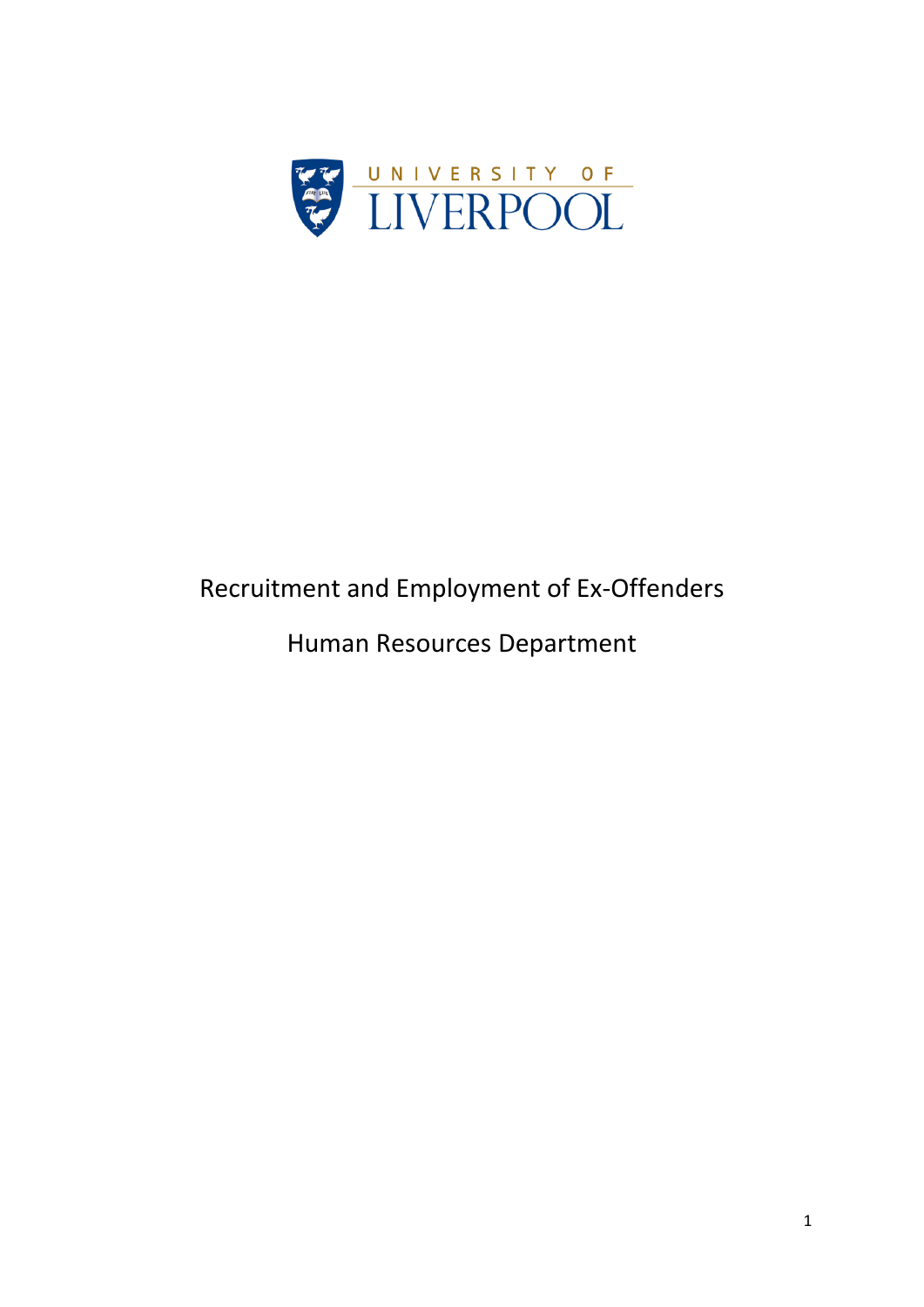#### **Document History**

| Owner                | HR Operations and Recruitment Manager |
|----------------------|---------------------------------------|
| Approved by          | HR Operations and Recruitment Manager |
| <b>Approval date</b> | <b>July 2020</b>                      |
| <b>Review date</b>   | <b>July 2024</b>                      |

#### **Version History**

| <b>Version</b>  | Date             | Author / Role                                                                              |
|-----------------|------------------|--------------------------------------------------------------------------------------------|
|                 | 2011             | C Roberts                                                                                  |
| Review / Update | 2016             | S Connolly - HRA Policy                                                                    |
| Review          | <b>July 2020</b> | G Williams (HR Project Team)<br>and D Williams (HRA - ER and<br><b>Policy Development)</b> |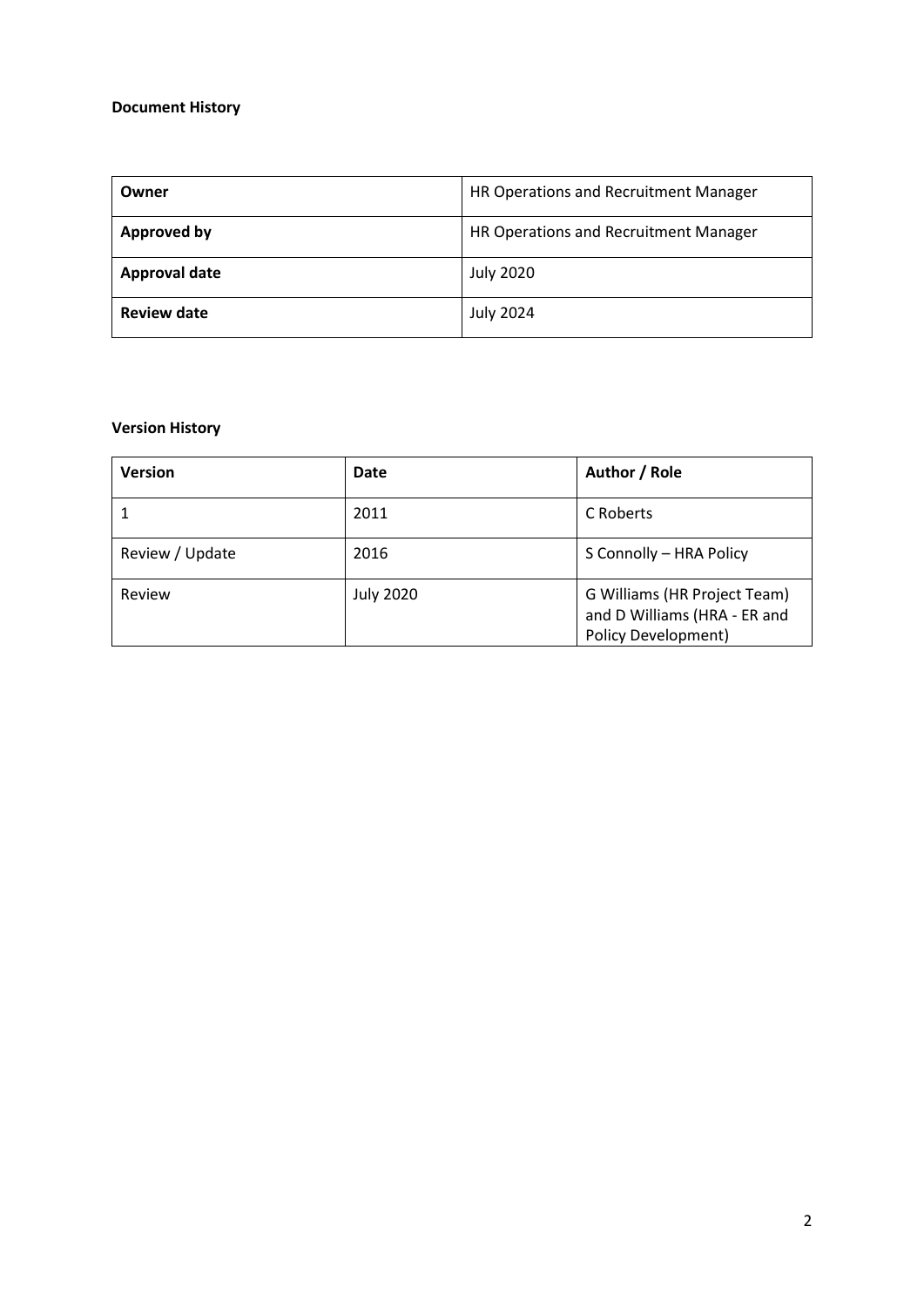# **Contents**

| 1.0 |                                                                                  |
|-----|----------------------------------------------------------------------------------|
| 2.0 |                                                                                  |
| 3.0 |                                                                                  |
| 3.1 |                                                                                  |
| 3.2 |                                                                                  |
| 3.3 |                                                                                  |
| 4.0 |                                                                                  |
| 5.0 | Storage, Use, Retention and Disposal of Disclosures and Disclosure Information 6 |
| 5.1 |                                                                                  |
| 5.2 |                                                                                  |
| 5.3 |                                                                                  |
| 5.4 |                                                                                  |
| 5.5 |                                                                                  |
| 5.6 |                                                                                  |
| 6.0 |                                                                                  |
| 7.0 |                                                                                  |
| 8.0 |                                                                                  |
| 9.0 |                                                                                  |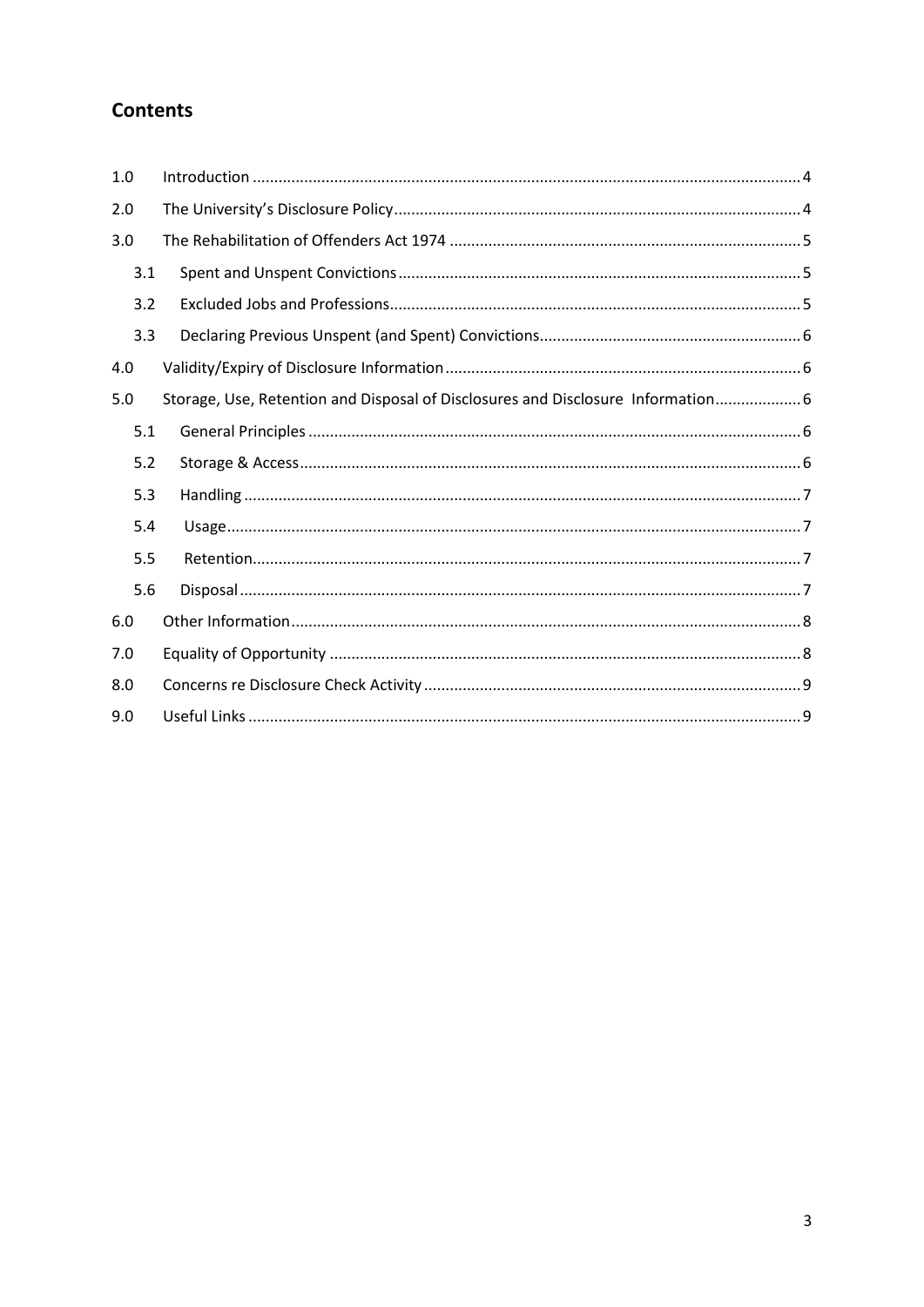## <span id="page-3-0"></span>**1.0 Introduction**

- 1.1 This document outlines the policy of the University of Liverpool on the employment of ex-offenders and is made available, prior to interview, to all applicants for whom a Disclosure and Baring Service (DBS) check will be required, as well as to any existing member of staff for whom a Disclosure check is requested.
- 1.2 A DBS check is a document containing information held by the police and government departments, which gives details of a person's criminal record including convictions, cautions, reprimands, final warnings or other non-conviction information. The University makes use of the DBS check as part of the recruitment process to assess a candidate's suitability for certain posts such as those involving contact with children or other vulnerable groups. The DBS check may also be used to check existing members of staff, where this is considered to be relevant and appropriate by the University.
- 1.3 As an organisation using the DBS to assess applicants' suitability for positions of trust, the University complies fully with the DBS Code of Practice and undertakes not to discriminate unfairly against any subject of a Disclosure on the basis of conviction or other information revealed.

## <span id="page-3-1"></span>**2.0 The University's Disclosure Policy**

- 2.1 Unless the nature of the position applied for allows the University to ask questions about an entire criminal record, the University will only ask about 'unspent' convictions as defined in the Rehabilitation of Offenders Act 1974 in the recruitment process.
- 2.2 It is University policy to require applicants to disclose all "spent" and "unspent" criminal convictions for any job or profession which is excluded under the Act (see 'Excluded Jobs and Professions' below).
- 2.3 The University of Liverpool reserves the right to request a Disclosure for any current or prospective employee where it considers it to be a reasonable measure for the protection of the interests of the University (e.g. security, financial, protection of the student body). Normally, however, a Disclosure will only be requested where it is relevant to the position concerned, such as posts where appointees are involved in caring for, training, supervising or being in sole charge of young people under the age of 18, or of vulnerable adults. The recruiting manager will decide as to whether a disclosure is necessary prior to commencing the recruitment process. Advice can be sought from the area HR Business Partner, as and where necessary.
- 2.4 For such appointments all further particulars will contain a statement explaining that a Disclosure will be requested in the event of an individual being offered the position.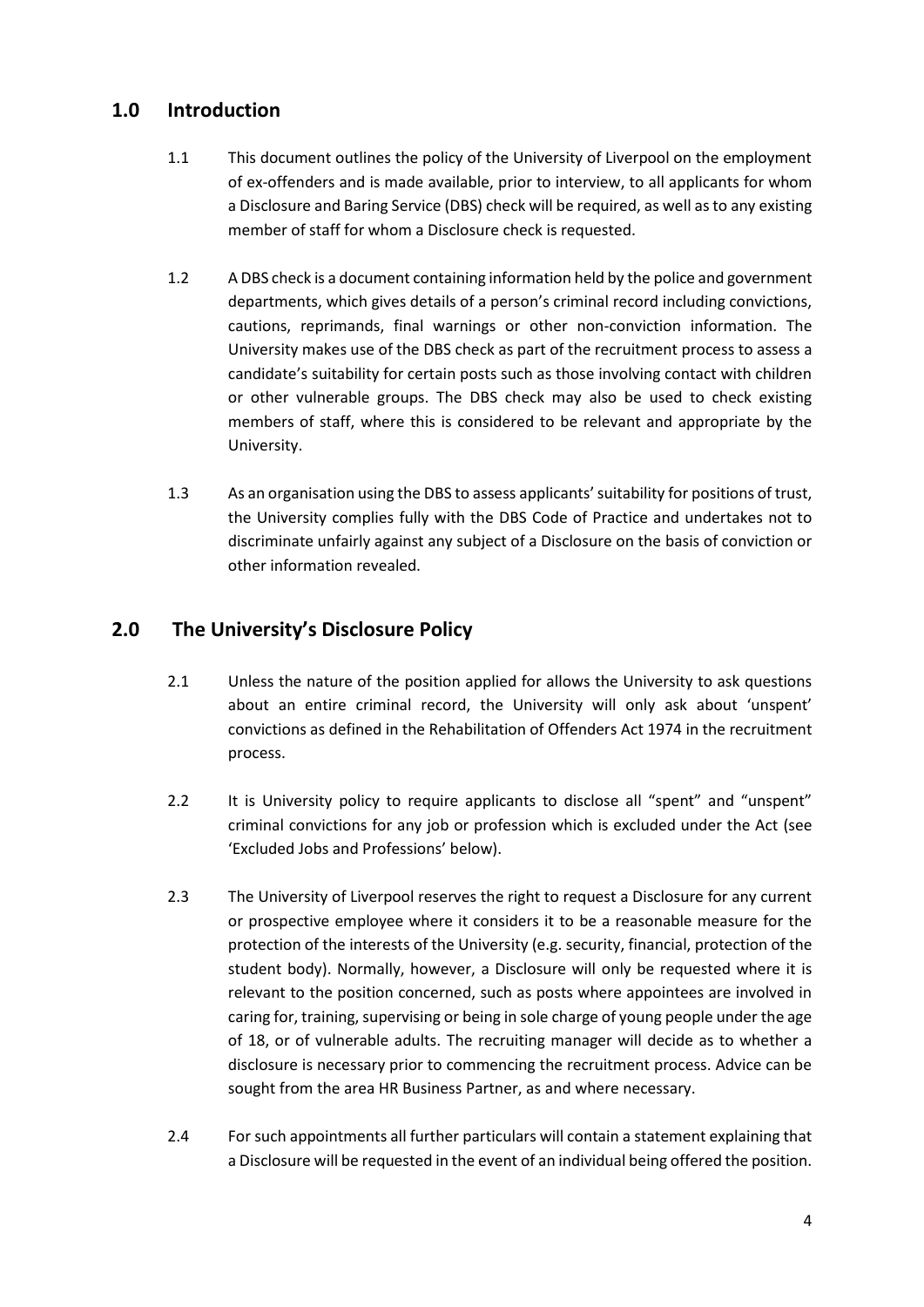- 2.5 If it is deemed that a Disclosure is necessary, then the recruiting manager will apply to the Disclosure and Barring Service to obtain this. Details on how to apply can be found [here.](https://www.gov.uk/government/organisations/disclosure-and-barring-service) Any subsequent offer of employment would be made subject to receipt of a DBS disclosure which is satisfactory to the University.
- 2.6 Where a prospective or existing member of staff has an offence revealed by a DBS disclosure, the University would consider the relevance of the offence to the position applied for, or help at the University, and the provisions of the Rehabilitation of Offenders Act 1974.

## <span id="page-4-0"></span>**3.0 The Rehabilitation of Offenders Act 1974**

#### <span id="page-4-1"></span>**3.1 Spent and Unspent Convictions**

- 3.1.1 The Rehabilitation of Offenders Act 1974 was introduced to ensure that exoffenders who have not re-offended for a period of time since their conviction are not discriminated against when applying for jobs.
- 3.1.2 However, there are certain sentences excluded from rehabilitation under the Act which are never considered 'spent'. These are:
	- A sentence of life imprisonment
	- A sentence of preventative detention
	- A sentence of imprisonment, youth custody corrective training for a term exceeding 30 months

#### <span id="page-4-2"></span>**3.2 Excluded Jobs and Professions**

3.2.1 There is also a list of excluded jobs and professions under the Rehabilitation of Offenders Act 1974 which means that for certain types of employment it is lawful to reject a person for employment on the grounds of a spent conviction. For any jobs included under one of the excluded job categories, applicants are obliged to disclose all convictions, whether or not they are spent.

The relevant excluded job categories within the University include:

- Medical practitioner, nurse, midwife
- Medical laboratory technician
- Radiographer, occupation therapist, physiotherapist
- Health services personnel
- Posts involving schooling or other dealings with young people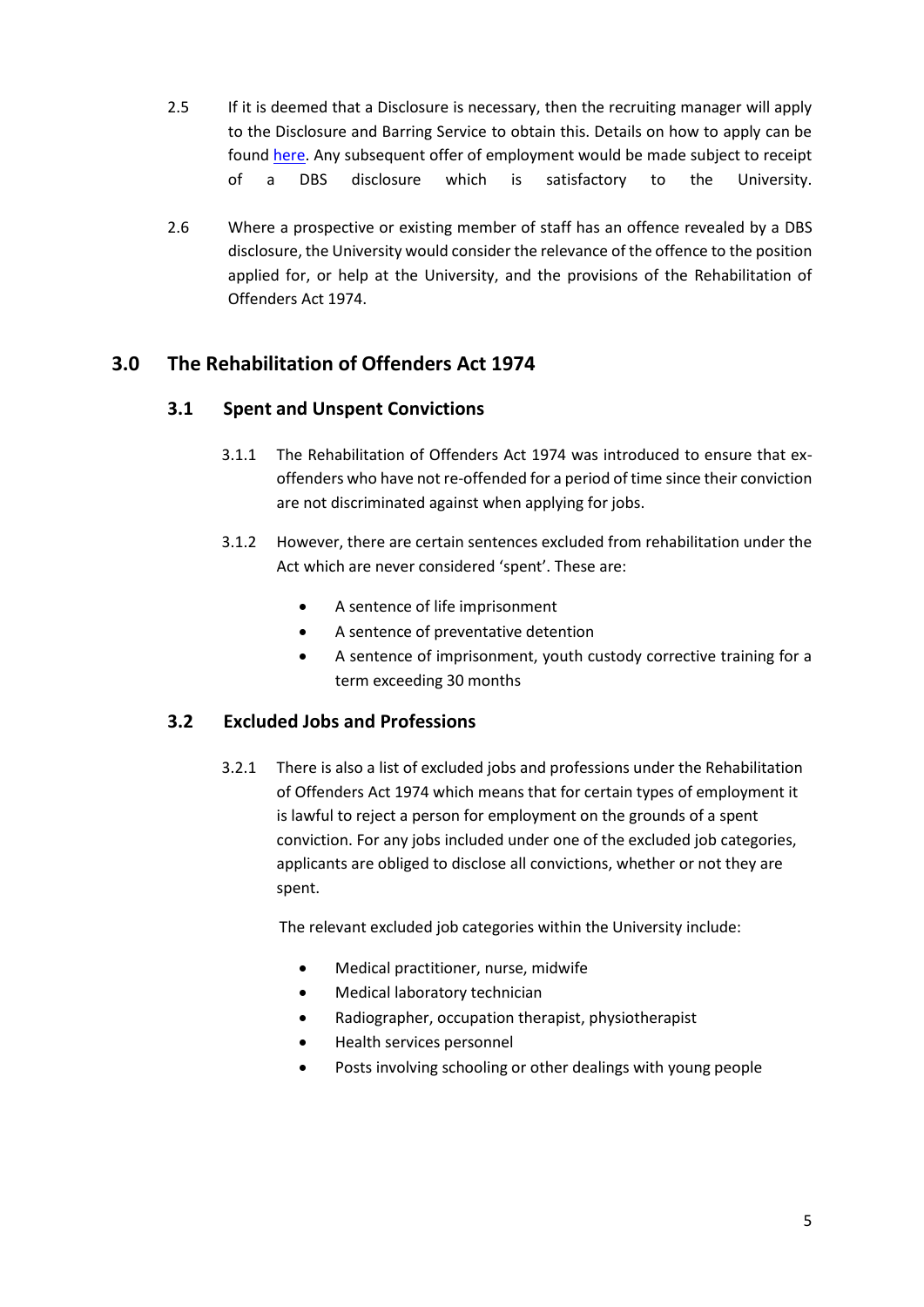#### <span id="page-5-0"></span>**3.3 Declaring Previous Unspent (and Spent) Convictions**

- 3.3.1 It is the University's policy to seek a Disclosure Certificate via the DBS even where an applicant has made details of their criminal record known to the University at an earlier stage.
- 3.3.2 Where an individual's conviction is revealed through a Disclosure, a discussion will take place with the applicant regarding the offence and its relevance to the position. Failure to reveal information relating to unspent convictions (and also spent convictions in the case of 'excluded' occupations) could lead to withdrawal of an offer of employment/termination of employment.
- 3.3.3 The University will not discriminate unfairly against applicants with a criminal record. Having a criminal record will not necessarily bar an applicant from working for the University: the nature of a disclosed conviction and its relevance to the post in question, will be considered.

## <span id="page-5-1"></span>**4.0 Validity/Expiry of Disclosure Information**

4.1 If an applicant is asked to apply for a Disclosure and already has one for another organisation, they will be asked to apply for a new Disclosure. If the applicant has subscribed to the Update Service, a check, with the applicant's approval can be carried out via this method.

# <span id="page-5-2"></span>**5.0 Storage, Use, Retention and Disposal of Disclosures and Disclosure Information**

#### <span id="page-5-3"></span>**5.1 General Principles**

5.1.1 As an organisation using the DBS service to help assess the suitability of applicants for positions of trust, the University complies fully with the DBS Code of Practice regarding the correct handling, use, storage, retention and disposal of Disclosures and Disclosure information. It also complies fully with its obligations under the Data Protection Act 2018 and other relevant legislation pertaining to the safe handling, use, storage, retention and disposal of Disclosure information.

#### <span id="page-5-4"></span>**5.2 Storage & Access**

5.2.1 Disclosure information and other confidential documents received in the relation to appointee/staff will be stored within our Umbrella Body – GB Group online Portal.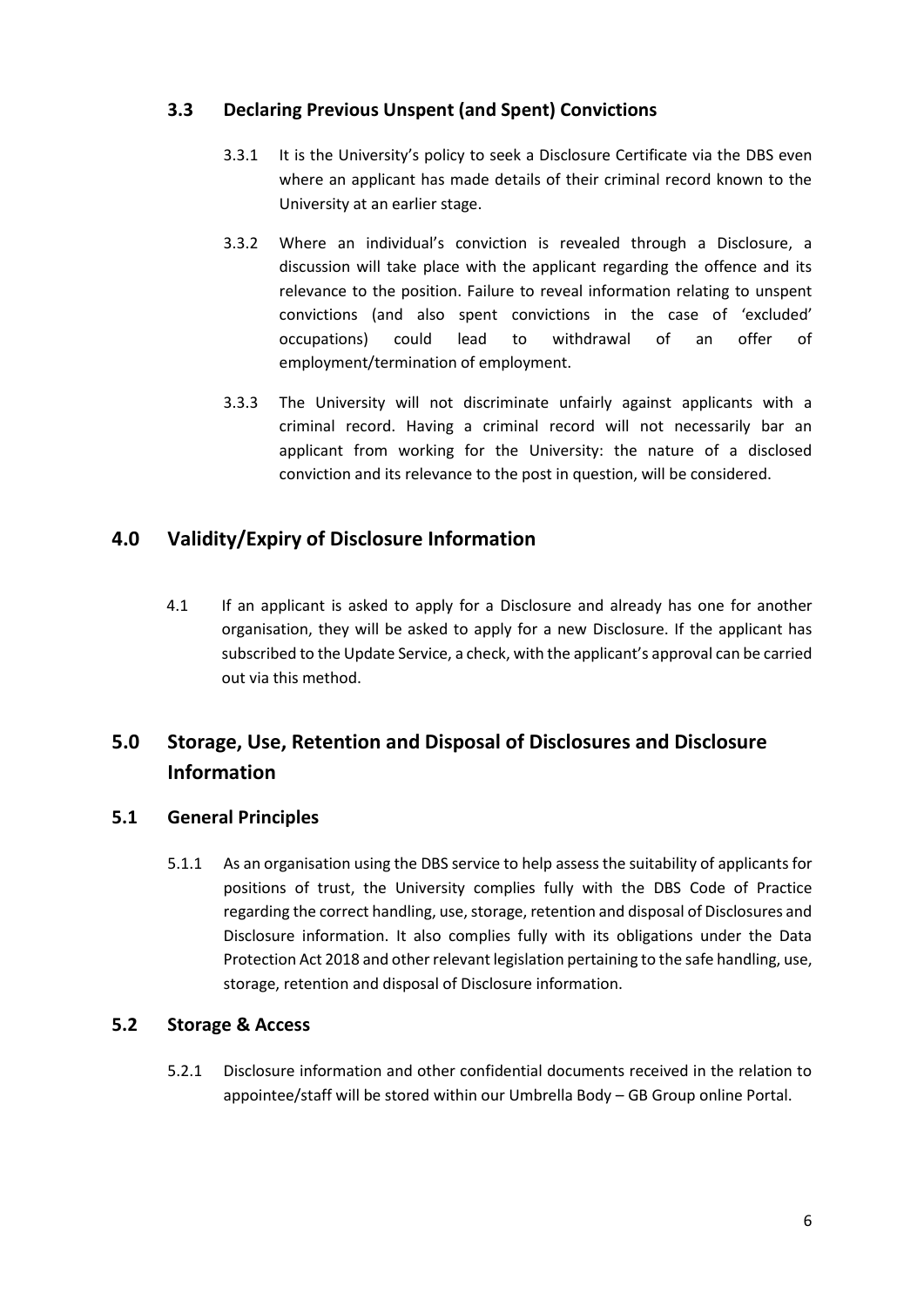#### <span id="page-6-0"></span>**5.3 Handling**

5.3.1 In accordance with section 124 of the Police Act 1997, Disclosure information is only passed to those who are authorised to receive it in the course of their duties. In the case of Disclosure applications, the DBS operates strict guidelines regarding access to this information, and passing on Disclosure information in circumstances which do not conform with these requirements could be considered a criminal offence.

#### <span id="page-6-1"></span>**5.4 Usage**

5.4.1 Criminal records check information should only be used for the specific purpose for which it was requested and for which the applicant's full consent has been given.

#### <span id="page-6-2"></span>**5.5 Retention**

5.5.1 Once a recruitment (or other relevant) decision has been made, a record of the workforce and level of check requested will be held against the employee record, however the University does not store any details relating to the outcome of a check, a full record of this will be held within the GB Group Portal for a period of 6 months and only shared as stated above.

#### <span id="page-6-3"></span>**5.6 Disposal**

- 5.6.1 Data contained within GB Group's online Portal will be used solely for the purpose of processing a DBS check and supporting a recruitment decision. Data supplied will be held in the system for 6 months after a recruitment decision has been made, after 6 months the following data associated with completed applications will **remain**  within the system, all other data items associated with a check will be deleted in line with the Data Protection Act 2018:
	- Forename
	- Surname
	- Date of birth
	- Postcode
	- Certificate No
	- Certificate Date
	- Organisation ID
	- Organisation name
	- Certificate type requested (i.e Workforce and level)

3 years and 1 month (37 months) after the completion of a DBS check **all** completed applications data will be deleted, leaving no data record within GB Group.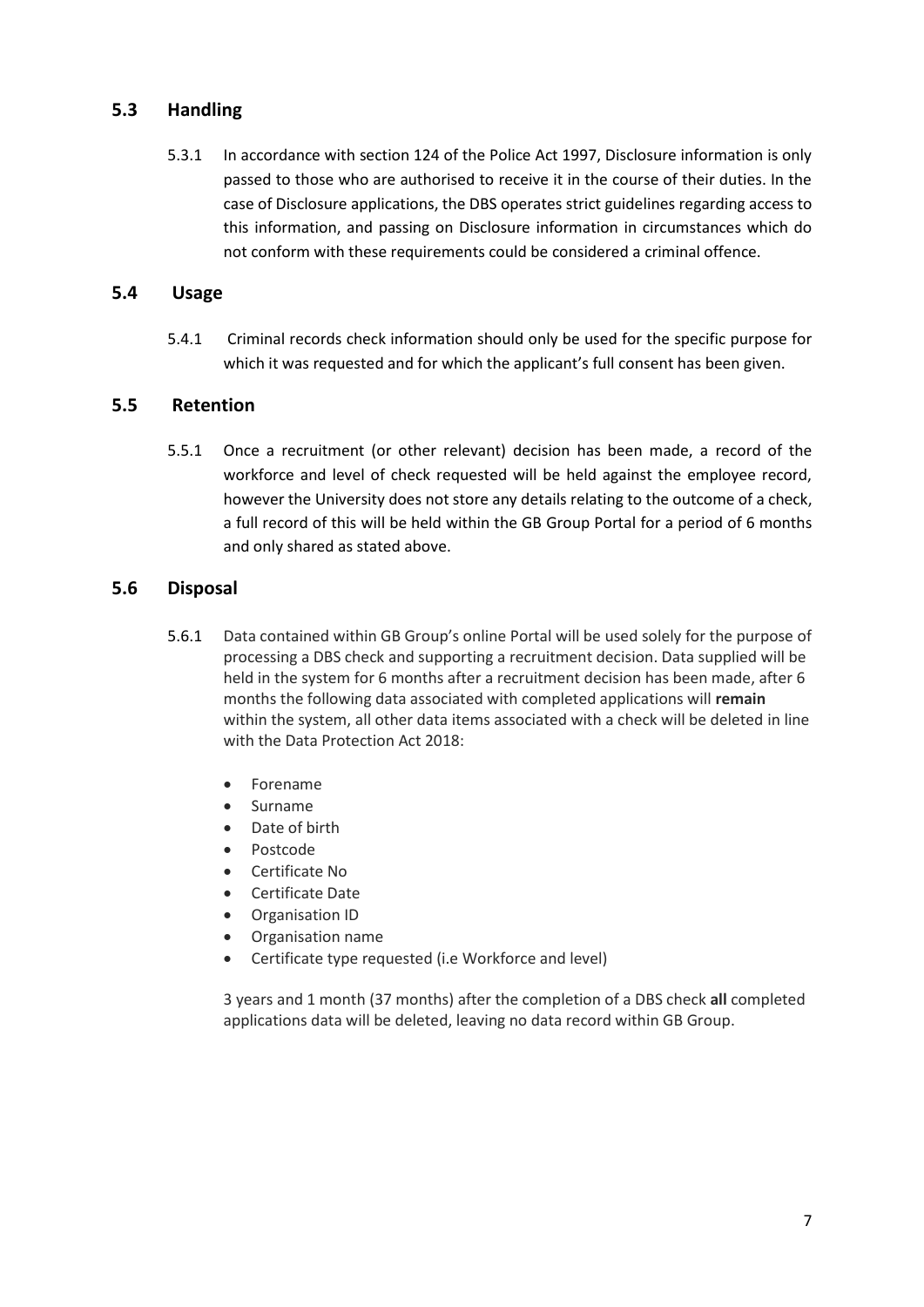Applications that have been initiated but not fully processed including:

- Applications with the applicant (Not submitted for ID verification, awaiting payment or requiring amendment)
- Applications with the verifier (Not submitted to GBG, awaiting payment, waiting amendment following rejection by GBG)
- Withdrawn applications

Will be fully removed from the system after a period of 6 months inactivity.

The University fully complies fully with the DBS Code of Practice, which is available [here.](https://www.gov.uk/government/publications/dbs-code-of-practice)

#### <span id="page-7-0"></span>**6.0 Other Information**

- 6.1 The Human Resources Department ensure that all those who are involved in handling Disclosure information as part of the recruitment process have been suitably briefed to identify and assess the relevance and circumstances of offences. The Human Resources Department will also ensure that those handling Disclosure information have received appropriate briefing in the relevant legislation relating to the employment of ex-offenders, e.g. the Rehabilitation of Offenders Act 1974.
- 6.2 The Human Resources Department will make every subject of a DBS check aware of the existence of the DBS Code of Practice and will make a copy available on request.
- 6.3 The recruiting department will be required to cover the full cost of a Disclosure Application.

### <span id="page-7-1"></span>**7.0 Equality of Opportunity**

- 7.1 The University is committed to promoting equality, diversity and an inclusive and supportive environment for students, staff and others closely associated with the University. The University seeks to ensure that people are treated equitably regardless of their gender, race, colour, ethnic or natural origins, age, disability, socioeconomic background, religious or political beliefs and affiliations, marital status, family responsibilities, sexual orientation or other irrelevant distinction. The University's policies on Equal Opportunities, Race Equality and Disability Equality provide further information.
- 7.2 The University will actively promote equality of opportunity for all with an appropriate mix of talent, skills and potential and welcome applications from a wide range of candidates, including those with criminal records. We select all candidates for interview based on their experience, qualifications, skills and knowledge as indicated on their application form or curriculum vitae.